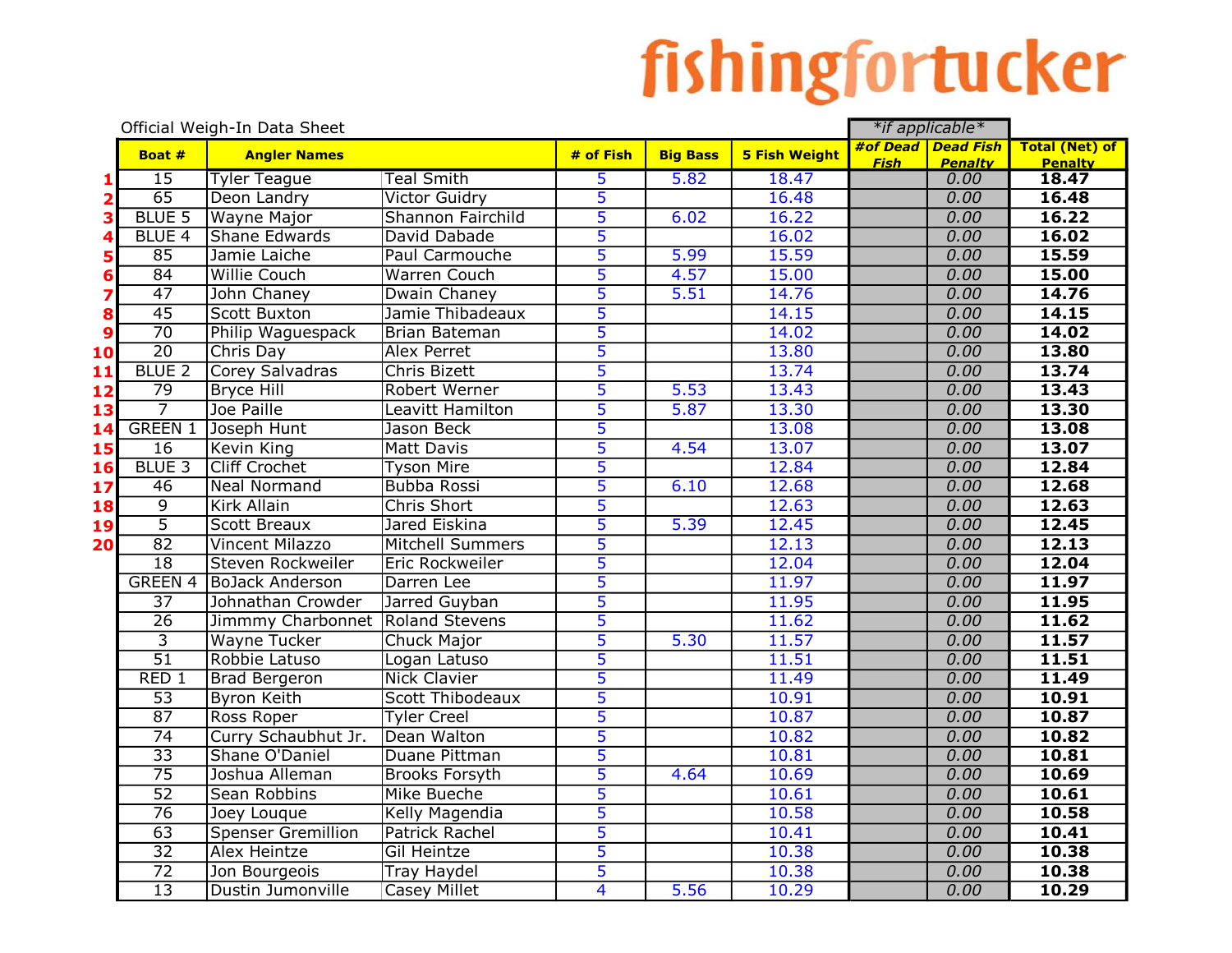## fishingfortucker

| Official Weigh-In Data Sheet |                         |                           |                         |                 |                      |             | *if applicable*        |                         |
|------------------------------|-------------------------|---------------------------|-------------------------|-----------------|----------------------|-------------|------------------------|-------------------------|
| Boat #                       | <b>Angler Names</b>     |                           | # of Fish               | <b>Big Bass</b> | <b>5 Fish Weight</b> |             | #of Dead Dead Fish     | <b>Total (Net) of</b>   |
| <b>GREEN 2</b>               | <b>Tyler Rivet</b>      | <b>Allyson Marcel</b>     | 5                       |                 | 10.29                | <b>Fish</b> | <b>Penalty</b><br>0.00 | <b>Penalty</b><br>10.29 |
| RED <sub>3</sub>             | Branden Rannekleiv      | Joshua Smith              | $\overline{5}$          |                 | 10.13                |             | 0.00                   | 10.13                   |
| $\overline{6}$               | Jimmy Nettles Jr        | <b>Drew Cavell</b>        | $\overline{5}$          | 3.69            | 9.99                 |             | 0.00                   | 9.99                    |
| $\overline{11}$              | <b>Ty Gautreau</b>      | Mason Gautreau            | 5                       |                 | 9.84                 |             | 0.00                   | 9.84                    |
| $\overline{57}$              | Derek Braud             | <b>Billy Polk</b>         | 5                       |                 | 9.79                 |             | 0.00                   | 9.79                    |
| $\overline{29}$              | <b>Brandon Medine</b>   | Camren Aucoin             | 5                       |                 | 9.65                 |             | 0.00                   | 9.65                    |
| <b>BLUE 8</b>                | Justin Scott            | Craig Taylor              | 5                       |                 | 9.49                 |             | 0.00                   | 9.49                    |
| 62                           | Douglas McClung         | Kyle Bourgeois            | $\overline{5}$          |                 | 9.48                 |             | 0.00                   | 9.48                    |
| $\overline{69}$              | <b>Heath Melancon</b>   | Devin Duhon               | 5                       |                 | 9.36                 |             | 0.00                   | 9.36                    |
| $\overline{8}$               | <b>Fred King</b>        | Roy Laborde               | 5                       |                 | 9.14                 |             | 0.00                   | 9.14                    |
| 49                           | Murray Alexander        | Kyle Melancon             | 4                       | 5.13            | 9.14                 |             | 0.00                   | 9.14                    |
| $\overline{61}$              | <b>Tre Gautrau</b>      | <b>Garrett Strickland</b> | 5                       |                 | 9.09                 |             | 0.00                   | 9.09                    |
| $\overline{10}$              | Chuck Dufour            | Joel Mayer                | $\overline{5}$          |                 | 8.93                 |             | 0.00                   | 8.93                    |
| $\overline{44}$              | John Garrett            | <b>Whalen Plauche</b>     | 5                       |                 | 8.88                 |             | 0.00                   | 8.88                    |
| $\overline{59}$              | Carl Amedee             | <b>Chick Edmonston</b>    | 5                       |                 | 8.64                 |             | 0.00                   | 8.64                    |
| $\overline{39}$              | Gary Farris Jr          | Samuel Cobb               | 5                       |                 | 8.60                 |             | 0.00                   | 8.60                    |
| $\overline{25}$              | <b>Thomas Lanoux II</b> | Chance Bourgeois          | $\overline{\mathbf{4}}$ |                 | 8.59                 |             | 0.00                   | 8.59                    |
| 42                           | Jason Manuel            | Hunter Pratt              | $\overline{\mathbf{4}}$ |                 | 8.51                 |             | 0.00                   | 8.51                    |
| $\overline{50}$              | Chad Cohoon             | Jeff Coolman              | 5                       |                 | 8.40                 |             | 0.00                   | 8.40                    |
| $\overline{36}$              | Jeff Mayer              | Eric Brignac              | $\overline{5}$          |                 | 8.31                 |             | 0.00                   | 8.31                    |
| 67                           | Jake Borne              | <b>Edward Durues</b>      | 5                       |                 | 8.16                 |             | 0.00                   | 8.16                    |
| $\overline{58}$              | Bennie Cashio           | Terry Vicknair            | 4                       | 3.80            | 8.14                 |             | 0.00                   | 8.14                    |
| $\overline{71}$              | Larry Thomas            | Josua Hulsey              | 4                       | 4.56            | 7.97                 |             | 0.00                   | 7.97                    |
| $\overline{43}$              | Malcolm Smith           | <b>Kenneth Miller</b>     | 3                       |                 | 7.89                 |             | 0.00                   | 7.89                    |
| $\overline{1}$               | Lonnie Boudreaux        | David Ellis               | 5                       |                 | 7.56                 |             | 0.00                   | 7.56                    |
| $\overline{34}$              | Cody Law                | Johnny Law                | $\overline{\mathsf{3}}$ |                 | 7.49                 |             | 0.00                   | 7.49                    |
| $\overline{22}$              | <b>Travis Laurent</b>   | <b>Ricky Mabile</b>       | 5                       |                 | 7.17                 |             | 0.00                   | 7.17                    |
| $\overline{56}$              | <b>Courtney Foster</b>  | <b>Blane Foster</b>       | $\overline{\mathbf{3}}$ |                 | 6.80                 |             | 0.00                   | 6.80                    |
| $\overline{24}$              | <b>Matthew Moran</b>    | Jonathon Hymel            | $\overline{\mathbf{4}}$ |                 | 6.50                 |             | 0.00                   | 6.50                    |
| $\overline{21}$              | Jacob Roberie           | Julian Day                | 5                       |                 | 5.96                 |             | 0.00                   | 5.96                    |
| $\overline{48}$              | Matthew Hodge           | <b>Bruce Hodge</b>        | $\overline{2}$          |                 | 3.50                 |             | 0.00                   | 3.50                    |
| $\overline{2}$               | <b>Heath Fall</b>       | Dennis Martinez           |                         |                 |                      |             | 0.00                   | 0.00                    |
| $\overline{4}$               | Sandy Gaudet            | <b>Winston Michel</b>     |                         |                 |                      |             | 0.00                   | 0.00                    |
| $\overline{12}$              | Jason Melancon          | Lonnie Diez               |                         |                 |                      |             | 0.00                   | 0.00                    |
| 14                           | Stephen LaBry           | Russ Daigle               |                         |                 |                      |             | 0.00                   | 0.00                    |
| $\overline{17}$              | Chance Morse            | Beak Jacob                |                         |                 |                      |             | 0.00                   | 0.00                    |
| $\overline{19}$              | Kent Munson             | <b>Kendyl Munson</b>      |                         |                 |                      |             | 0.00                   | 0.00                    |
| $\overline{23}$              | <b>Mark Clouatre</b>    | Andrian James             |                         |                 |                      |             | 0.00                   | 0.00                    |